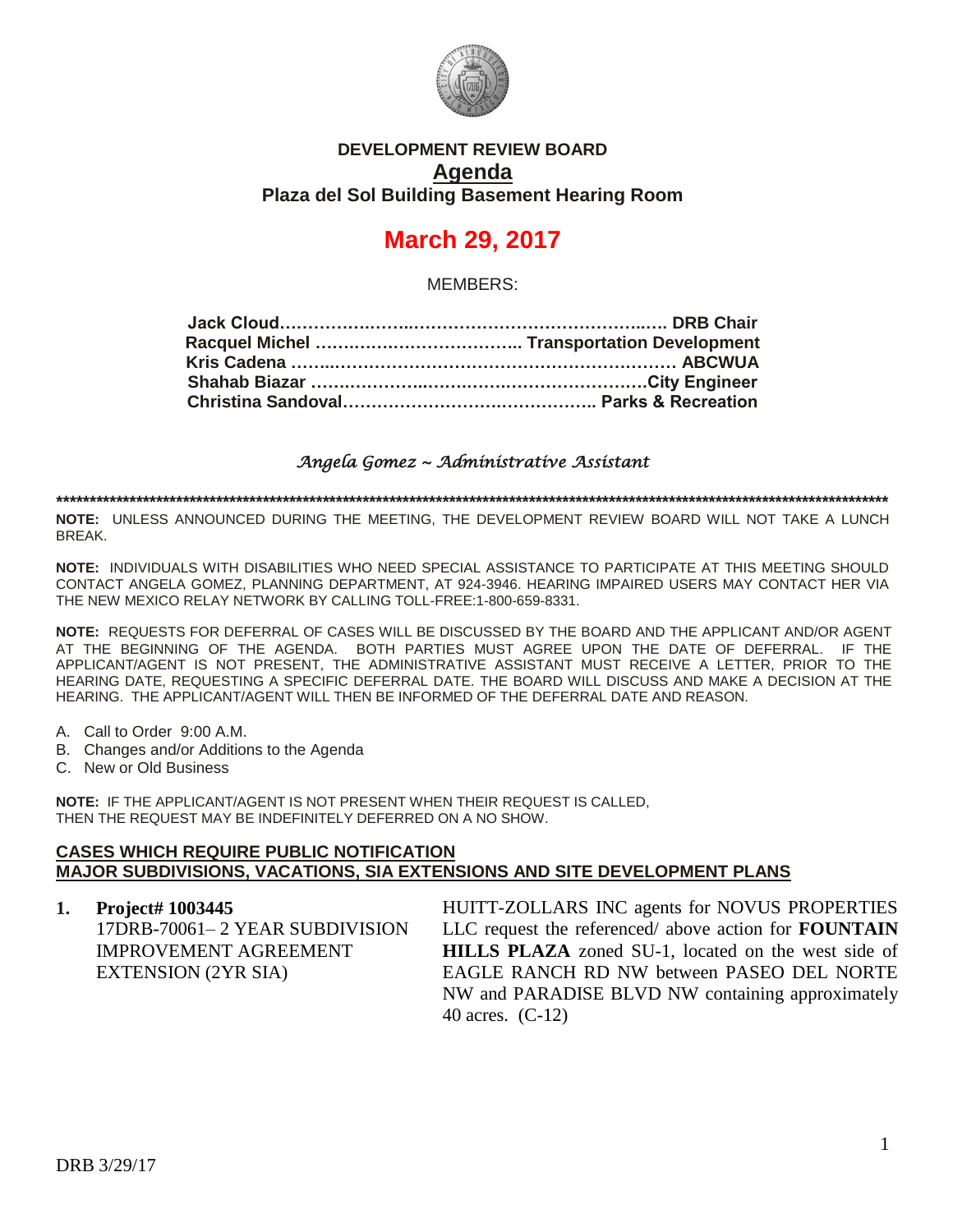- **2. Project# 1011170** 17DRB-70062 VACATION OF PUBLIC RIGHT-OF-WAY
- **3. Project# 1008699** 17DRB-70066 VACATION OF PUBLIC RIGHT-OF-WAY
- **4. Project# 1010053** 17DRB-70068 VACATION OF PUBLIC RIGHT-OF-WAY
- **5. Project# 1011171** 17DRB-70065 VACATION OF PUBLIC UTILITY EASEMENT
- **6. Project# 1010675**

17DRB-70063 EASEMENT VACATIONS 17DRB-70064 PRELIM/ FINAL PLAT 17DRB-70069 SITE DEVELOPMENT PLAN FOR SUBDIVISION 17DRB-70070 SITE DEVELOPMENT PLAN FOR BUILDING PERMIT

## **7. Project# 1011140**

17DRB-70037 VACATION OF PUBLIC RIGHT-OF-WAY 17DRB-70071 MINOR - PRELIMINARY/ FINAL PLAT APPROVAL

DRB 3/29/17

CARTESIAN SURVEYS INC agents for BRAD HALL and M&M STORES request the referenced/ above action for the EAST/ WEST ALLEY in Block 4, **TERRACE ADDITION**, located on the west side of LOCUST ST SE between LEAD AVE SE and COAL AVE SE. (K-15)

ARCH AND PLAN LAND USE CONSULTANTS agents for ALBUQUERQUE RESCUE MISSION et. al. request the referenced/above action for the EAST-WEST ALLEY in Block E, **ATLANTIC AND PACIFIC ADDITION** located between  $2^{ND}$  ST SW and  $3^{RD}$  ST SW, between COAL AVE SW and IRON AVE SW. (K-14)

ARCH AND PLAN LAND USE CONSULTANTS agents for VIPER LAND AND INVESTMENT LLC request the referenced/ above action for portions of Right of Way adjacent to Lot 3-A, Block 1, **VIDAS SUBDIVISION**, located between SAN MATEO BLVD NE, SAN MATEO PL NE and PROSPECT AVE NE. (H-17)

SURV-TEK INC agents for TLJ LLC request the referenced/ above action for portions of Tracts A & B, Block 8, **MESA VILLAGE SUBDIVISION** zoned C-2, located on the southeast corner of WYOMING BLVD NE and CONSTITUTION AVE NE containing approximately 1 acre. (J-20)

SURV-TEK INC and MODULUS ARCHITECTS INC agents for PALOMAS EQUITIES LLC request the referenced/ above actions for Lots 5-A and 28-32, Block 11, **NORTH ALBUQUERQUE ACRES Tract A, Unit A,** zoned C-1/ or SU-2/RC, located on the southeast corner of PASEO DEL NORTE NE and SAN PEDRO DR NE containing approximately 6.7 acres. (D-18)

CARTESIAN SURVEYS INC agents for ERIC GRIEGO request the referenced/ above action for portions of  $10<sup>th</sup>$ STREET SW and SANTA FE AVENUE SW and Lots 1 & 2, Block 10, **SANTA FE ADDITION** zoned SU-2/ R-1, located on the northwest corner of 10TH ST SW and SANTA FE SW containing approximately .1 acre. (K-13) *[Deferred from 3/8/17, 3/15/17]*